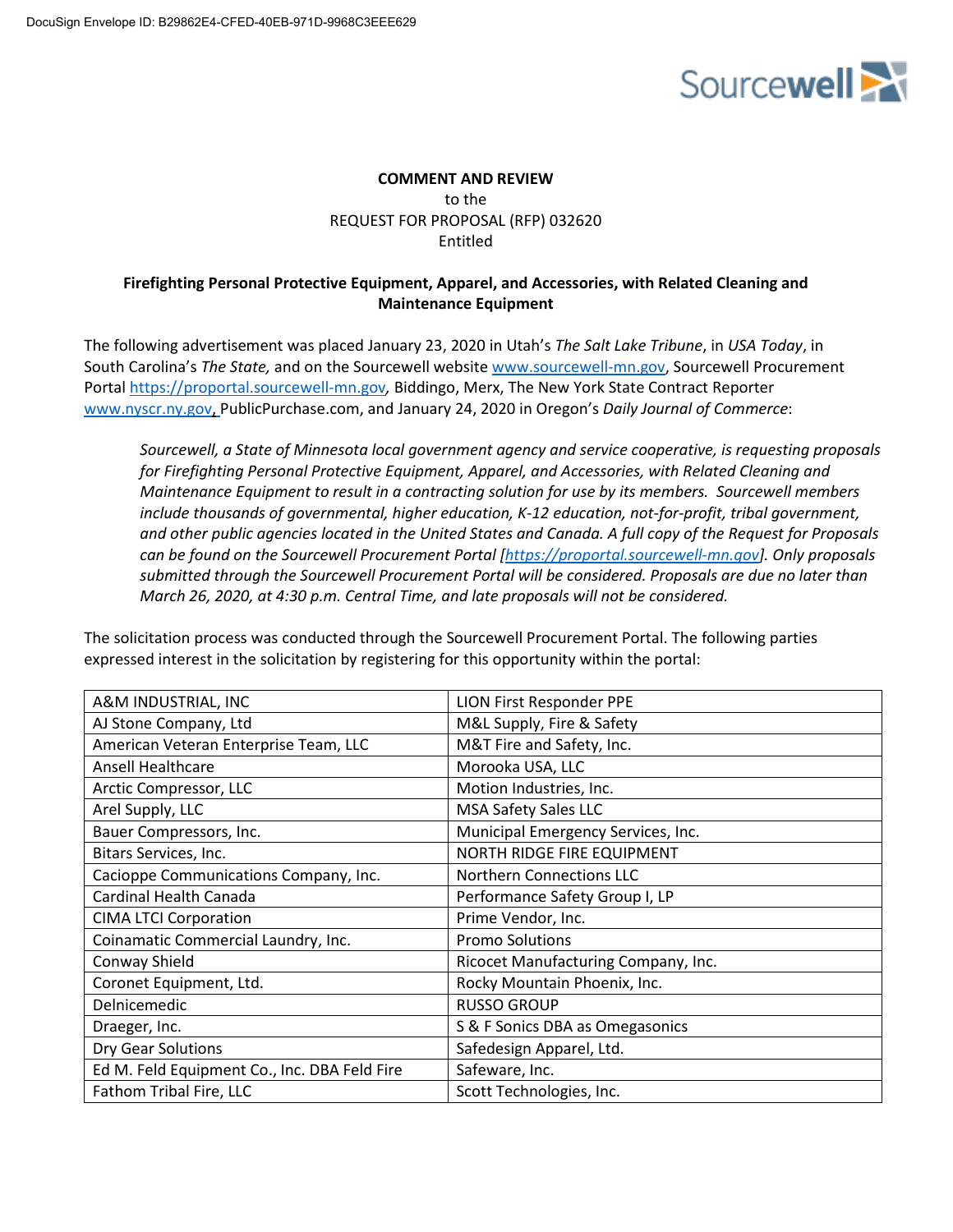| Fire-Dex, LLC                         | Sea-Western, Inc.                      |
|---------------------------------------|----------------------------------------|
| Flame Guard USA, LLC                  | Snyder Upholstery                      |
| Fort Garry Fire Trucks, Ltd           | State of North Dakota                  |
| Gauch Distributing, Inc.              | Stedfast                               |
| Guillevin International, Co.          | The Tools Man, Inc.                    |
| <b>HAIX NORTH AMERICA</b>             | <b>UniformOne</b>                      |
| Husqvarna Professional Products, Inc. | Uniforms Manufacturing of Arizona, LLC |
| Innotex Corp.                         | United Supply Alliance, LLC            |
| It's Greek To Me, INC.                | US Fire Equipment, LLC                 |
| <b>KIPPER TOOL COMPANY</b>            | Veridian Limited                       |
| L.N. Curtis & Sons                    | W. W. Grainger, Inc.                   |
| Levitt Safety                         | <b>WFR</b>                             |
| Limited Enterprise, Inc.              | <b>Will Enterprises</b>                |

All Proposals remained sealed within the Sourcewell Procurement Portal until the scheduled due date and time. Proposals were electronically opened, and the list of all Proposers was made publicly available on the Sourcewell Procurement Portal, on March 26, 2020 at 4:41 pm CT. Proposals were received from the following:

Arctic Compressor, LLC Bauer Compressors, Inc. Draeger, Inc. Dry Gear Solutions Fire-Dex LLC Guillevin International Co. HAIX NORTH AMERICA Innotex Corp. L.N. Curtis & sons LION First Responder PPE Morooka USA, LLC Motion Industries, Inc. Municipal Emergency Services Inc Ricocet Manufacturing Company, Inc. Safedesign Apparel Ltd. Safeware, Inc. Sea-Western Inc Veridian Limited W W Grainger, Inc.

Proposals were reviewed by the Proposal Evaluation Committee:

Kim Austin, CPPB, Sourcewell Procurement Lead Analyst Brandon Town, CPSM, CPSD, Sourcewell Procurement Analyst Michael Muñoz, CPPB, Sourcewell Procurement Analyst Stephanie Haataja, CPIM, Sourcewell Procurement Analyst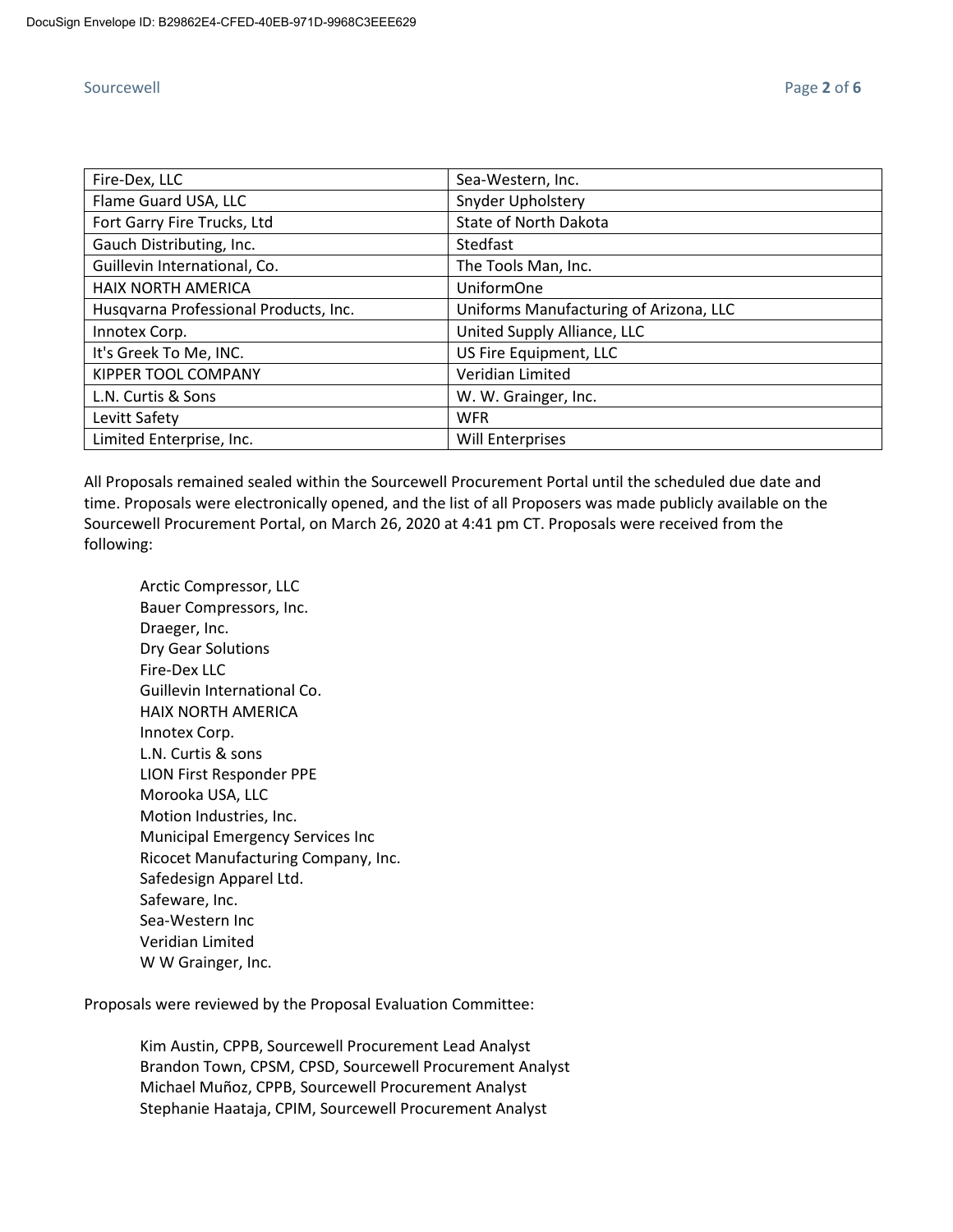## Sourcewell Page **3** of **6**

## **The findings of the Proposal Evaluation Committee are summarized as follows:**

The Proposal Evaluation Committee applied the Sourcewell RFP evaluation criteria and determined the products and services offered in the proposal response from Morooka USA, LLC, fall outside of the Requested Equipment, Products or Services of the RFP. All other proposals were found to be responsive and were evaluated.

Draeger, Inc., is global organization that supplies respiratory protection equipment and gas detection devices, including self-contained breathing apparatus, escape respirators, supplied air respirators, thermal imaging cameras, a variety of masks and filters, and portable and fixed gas detection monitors. Their robust sales team and distributor network, based in the United States, are available to assist Sourcewell Members. Draeger, Inc., offers Sourcewell Members a solid discount off list price.

Fire-Dex LLC, is a manufacturer of personal protective clothing including turnout gear, coats and pants designed for Wildland, EMS, and USAR, boots, gloves, standard and particulate barrier hoods, and helmets. Their proprietary offerings include an outer shell material that creates a lightweight system for frontline first responders. Fire-Dex utilizes a sales team and dealer network that stands ready to serve Sourcewell Members throughout the United States and Canada. Fire-Dex is offering pricing at a substantial discount to Sourcewell Members.

Innotex is a manufacturer that offers a full product line of turnout gear, proximity suits, gloves and hoods. Their internal sales, distribution network and service team provide coverage for Sourcewell Members across the United States and Canada. Their products are backed by a solid warranty and Sourcewell Members receive a competitive discount off MSRP, with quantity discounts available on turnout gear.

L.N. Curtis & Sons is providing a complete line of personal protective equipment (PPE), breathing air compressor systems, pre- and post-sale support services, as well as inspection, cleaning, and repair of personal protective equipment. L.N. Curtis & Sons has the ability to service Sourcewell Members in the United States. They also offer their CurtisCARE Program which will provide training, on-boarding support, inspection, repair and maintenance services. Sourcewell Members will be offered a solid discount off list pricing.

LION First Responder PPE, Inc., manufactures a comprehensive offering of first responder personal protective equipment (PPE). LION's PPE line is offered to all Sourcewell members across the United States and Canada by both LION and a robust dealer network spanning from coast to coast. Cleaning, inspection and repair of products is provided by LION TotalCare market centers located in several major cities across the United States. All products proposed by LION First Responder PPE are being provided at a competitive discount rate with freight included within the continental United States for all PPE purchases.

Municipal Emergency Services, Inc., offers a full line of personal protective equipment from a diverse lineup of manufacturers. Their product line includes turnout gear, boots, gloves, hoods, CBRN, station wear, helmets, eye protection, SCBA, compressors and other air supply devices, laundry, extractor machines, and drying cabinets. MES has a vast sales and distribution network located throughout the United States. MES offers a discount off their MSRP pricing structure to Sourcewell Members.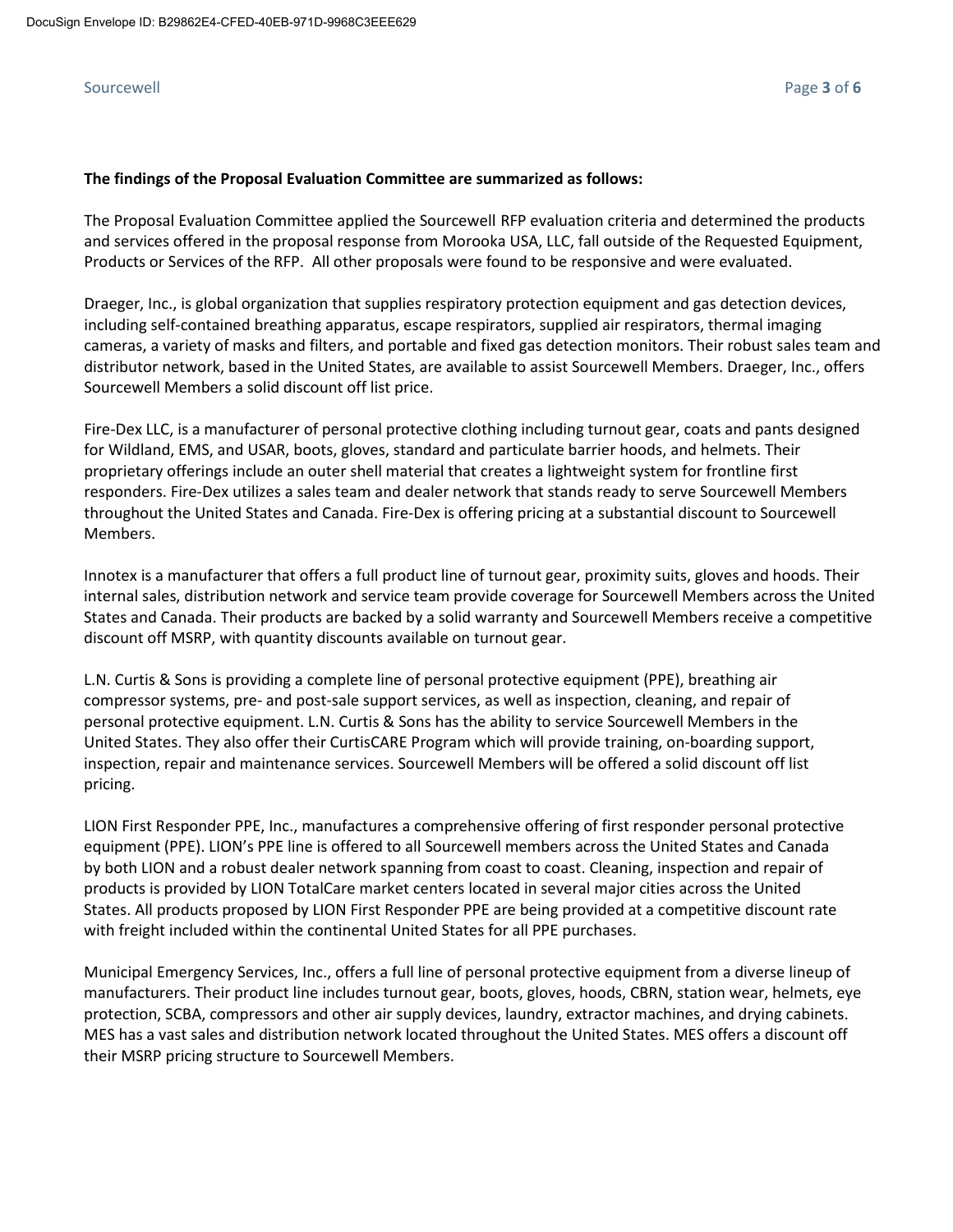Motion Industries, Inc., is a wholly owned subsidiary of Genuine Parts with branch locations, service repair centers and distribution centers across Canada. They provide a wide range of products including turnout gear, helmets, boots, gloves, hoods, cylinders, regulators, fill stations and compressor systems from a variety of manufacturers in addition to product training in a format that fits members' needs. Sourcewell Members in Canada will receive discounted pricing on offered products.

Safeware, Inc., brings a complete line of firefighting PPE products from a variety of manufacturers. They are able to serve the United States and Canada with their sales team, branch locations and warehouses. Safeware, Inc. offers Sourcewell members a variety of seminars, equipment testing, and training options. Members will receive a competitive price discount off their published list prices.

W.W. Grainger, Inc. offers a wide range personal protective equipment from a variety of manufacturers. They have an extensive distribution network of over 250 branches and 14 distribution centers strategically located across the United States. Grainger is also well suited to support Members in Canada with many branches and distribution centers. Grainger can assist with member attainment of socioeconomic spend goals through its Small and Diverse Supplier Program and its Distributor Alliance Program. Grainger is offering a significant discount to Sourcewell Members.

For these reasons, the Sourcewell Proposal Review Committee recommends award of Sourcewell Contract #032620 to:

| Draeger, Inc.                      | 032620-DRG |
|------------------------------------|------------|
| Fire-Dex LLC                       | 032620-FDX |
| Innotex                            | 032620-INO |
| L.N. Curtis & Sons                 | 032620-LNC |
| LION First Responder PPE, Inc.     | 032620-LIO |
| Municipal Emergency Services, Inc. | 032620-MES |
| Motion Industries, Inc.            | 032620-MII |
| Safeware, Inc.                     | 032620-SAF |
| W.W. Grainger, Inc.                | 032620-WWG |

The preceding recommendations were approved on May 5, 2020.

DocuSigned by: kim *I*lustin.  $-6830543C58384D1...$ 

Kim Austin, CPPB, Sourcewell Procurement Lead Analyst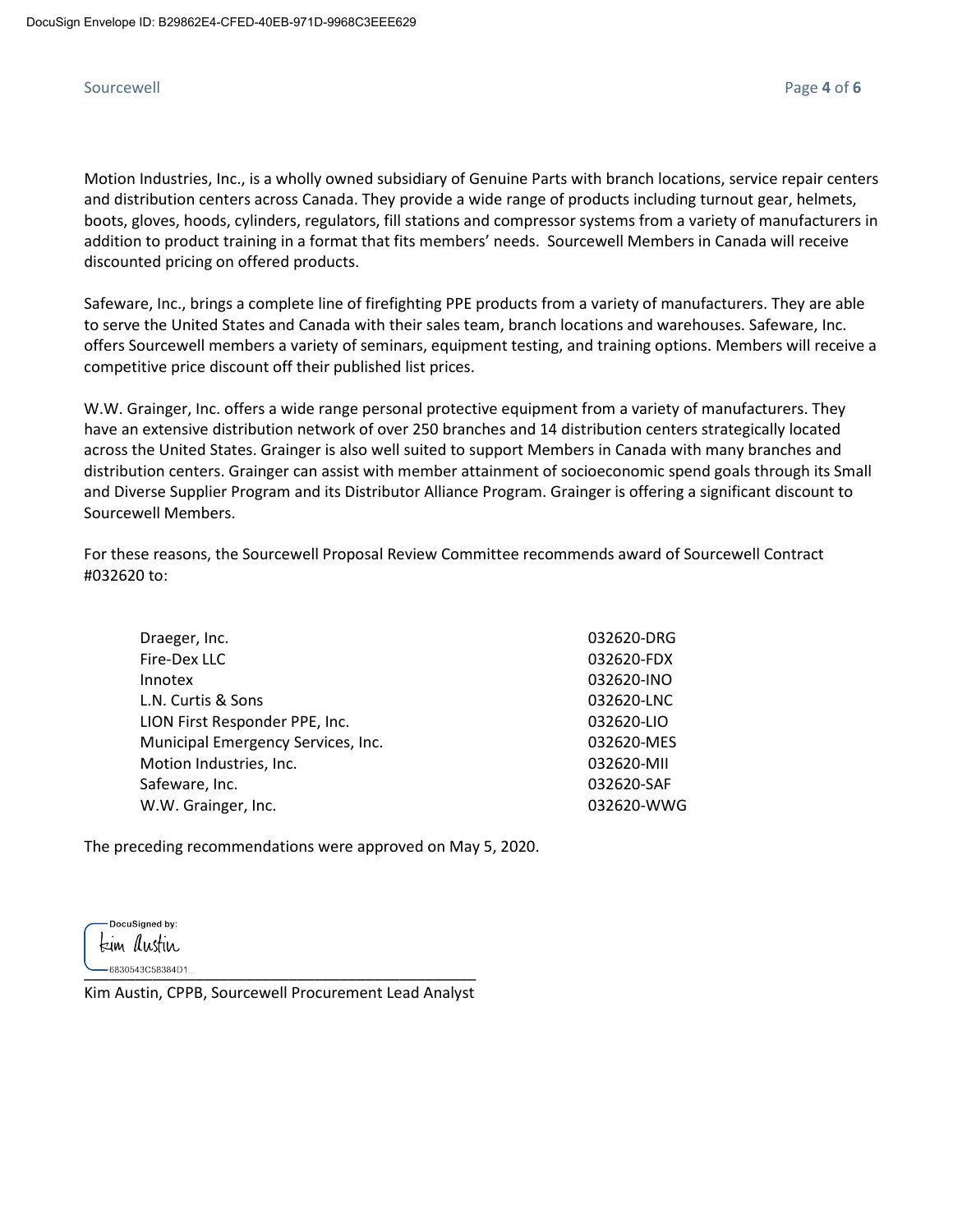-DocuSigned by: p<br>manden Tour

Brandon Town, CPSM, CPSD, Sourcewell Procurement Analyst

DocuSigned by:  $20$  $-2$ \_\_\_\_\_\_\_\_\_\_\_\_\_\_\_\_\_\_\_\_\_\_\_\_\_\_\_\_\_\_\_\_\_\_\_\_\_\_\_\_\_\_\_\_\_\_\_\_

Michael Muñoz, CPPB, Sourcewell Procurement Analyst

-DocuSigned by: \_\_\_\_\_\_\_\_\_\_\_\_\_\_\_\_\_\_\_\_\_\_\_\_\_\_\_\_\_\_\_\_\_\_\_\_\_\_\_\_\_\_\_\_\_\_\_\_

Stephanie Haataja, CPIM, Sourcewell Procurement Analyst